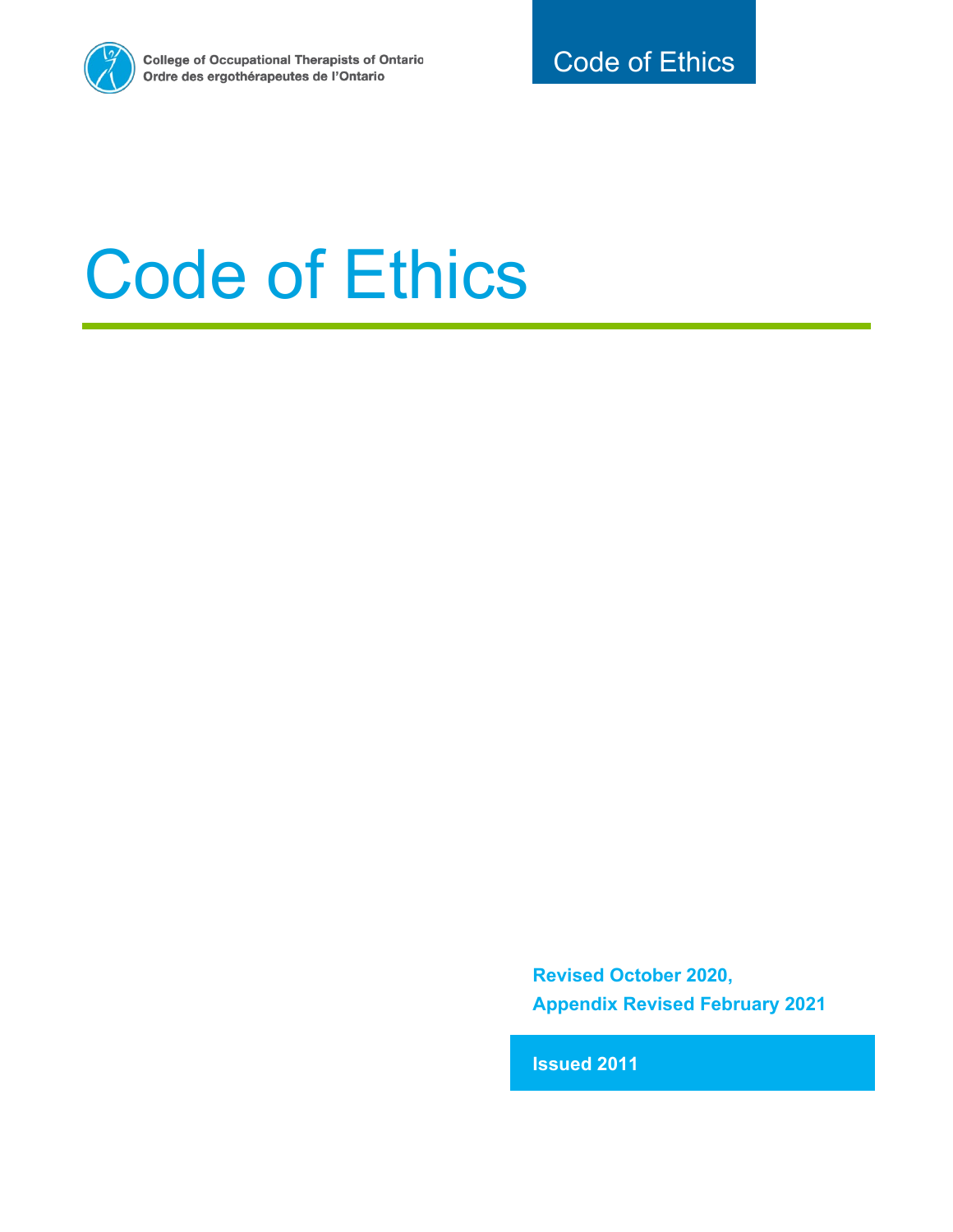## Code of Ethics

This Code of Ethics provides registrants with information about the College of Occupational Therapists of Ontario's (the College's) expectations for ethical practice. It outlines a set of values and principles and is intended for use in all contexts and domains of occupational therapy practice, and in all levels of decision making. It further describes the values occupational therapists embody as members of a selfregulating profession and it can be used to help clients, colleagues and members of the public understand our ethical commitments. As a critical component of the College's Complaints, Discipline and Quality Assurance Programs, the Code of Ethics provides information that is crucial to all registrants.

#### **Ethical practice defines what is** *good* **– and thus, what is right.**

The College expects all practitioners to commit to *good* practice. This commitment requires occupational therapists to consciously consider what is *right* in furthering the interests of clients and in protecting the public interest.

The *Code of Ethics* forms the foundation for occupational therapist's ethical obligations. It is the framework for the professional and personal conduct expectations outlined in laws, regulations, College standards and guidelines that govern the practice of occupational therapy. The Code of Ethics articulates the fundamental reference points that guide ethical practice and to which the profession aspires.

## Fundamental Values of Occupational Therapists

#### **Values are the ethical building blocks of human behaviour and interaction. They are at the heart of our everyday exchanges, and shape how we relate to and treat others.**

Occupational therapists are in a position of duty and authority. They have a duty to the individuals who rely on their knowledge, skill and judgement. They are in a position of authority because they have access to personal and sensitive information and provide services to people who are vulnerable. Consequently, they have a professional responsibility to uphold the professions' fundamental values.

While practice can adopt many forms and take place in a variety of contexts, occupational therapists must always aim for the same common goal – to enable clients to engage in meaningful ways with their world.

## Respect and Trust

#### **Occupational therapists are guided by two fundamental values: RESPECT and TRUST**.

These core values are as important as the laws, regulations, and College standards and guidelines under which occupational therapists are governed.

Our values relate to the obligations occupational therapists have as self-regulated professionals in whom the public places respect and trust. These values give rise to the *principles of practice* that underpin occupational therapy services.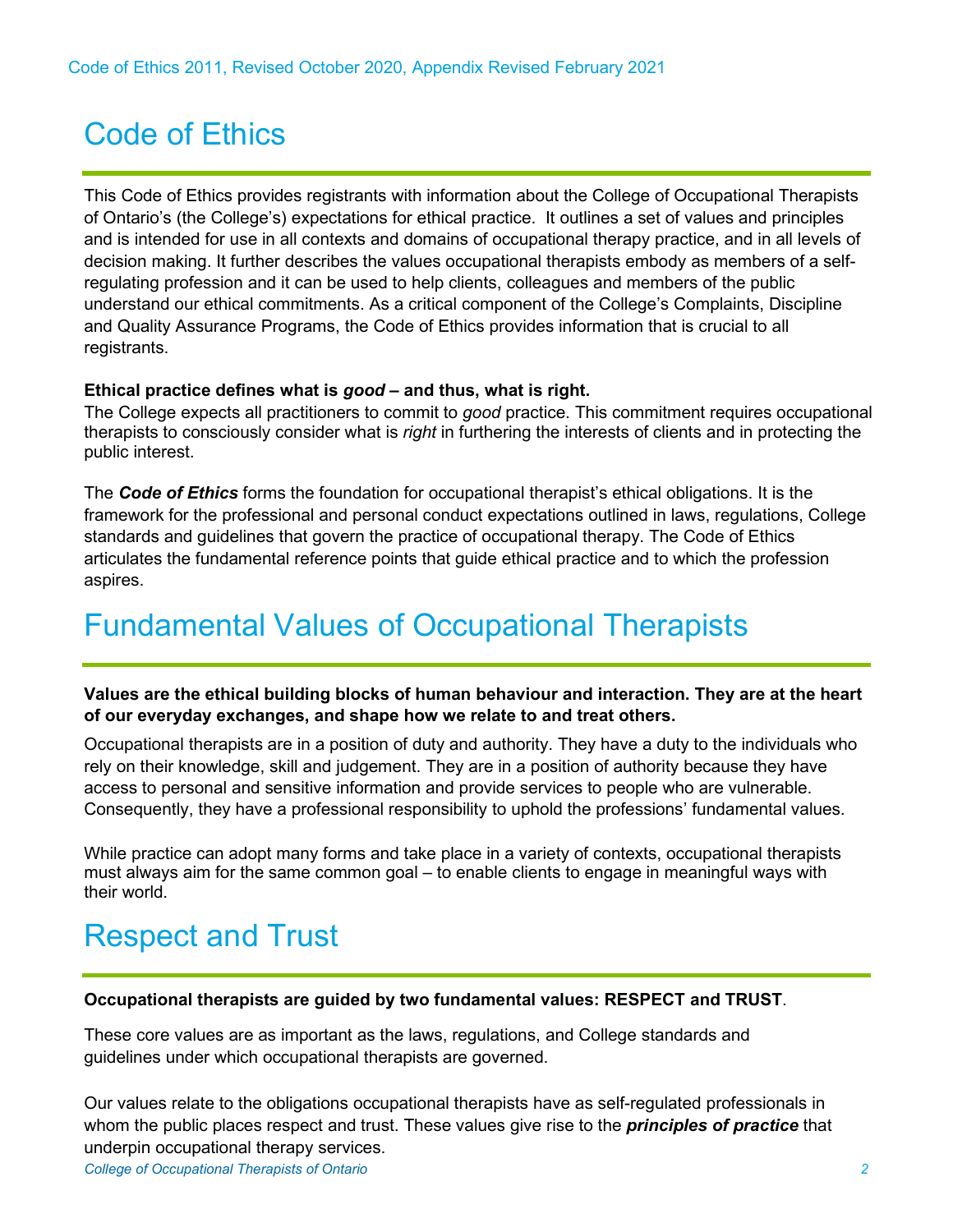#### **Respect**

An occupational therapist promotes respect by applying the principles of:

#### **Client-centred practice**

- Determine what has meaning and purpose for the client;
- Recognize that clients are diverse and that each client is an individual;

#### **Respect for autonomy**

- Recognize each client's right to make choices for themselves;
- Honour the dignity and worth of each individual;

#### **Collaboration and communication**

• Practise as a team member with clients and other professionals.

#### **Trust**

An occupational therapist promotes trust by applying the principles of:

#### **Honesty**

• Truthfulness is a cornerstone of trust;

#### **Fairness**

• Practise justice in dealings with others and within the scope of your work by striving to ensure diversity, equity and inclusion in the provision of occupational therapy services.

#### **Accountability**

- Take responsibility for decisions, actions, professional competence and judgement;
- Actions taken by occupational therapists should serve the client's best interest, by working in a transparent, honest manner and while striving to do no harm.

#### **Transparency**

• Full disclosure ensures integrity in relationships with clients, other professionals and society.

#### **Professional Boundaries**

• In keeping with the standards of practice, set and manage boundaries relating to personal dignity, self-control, professional relationships, privacy, and confidentiality to ensure that the trust a client has placed in the occupational therapist is maintained.

#### **Conflict of Interest**

• Proactively recognize, disclose, prevent, and where that is not possible, take measures to effectively manage any conflicts of interest that arise while providing professional services.

The above principles are neither definitive nor exhaustive. Additional principles may be needed in specific situations such as a pandemic or other emergency.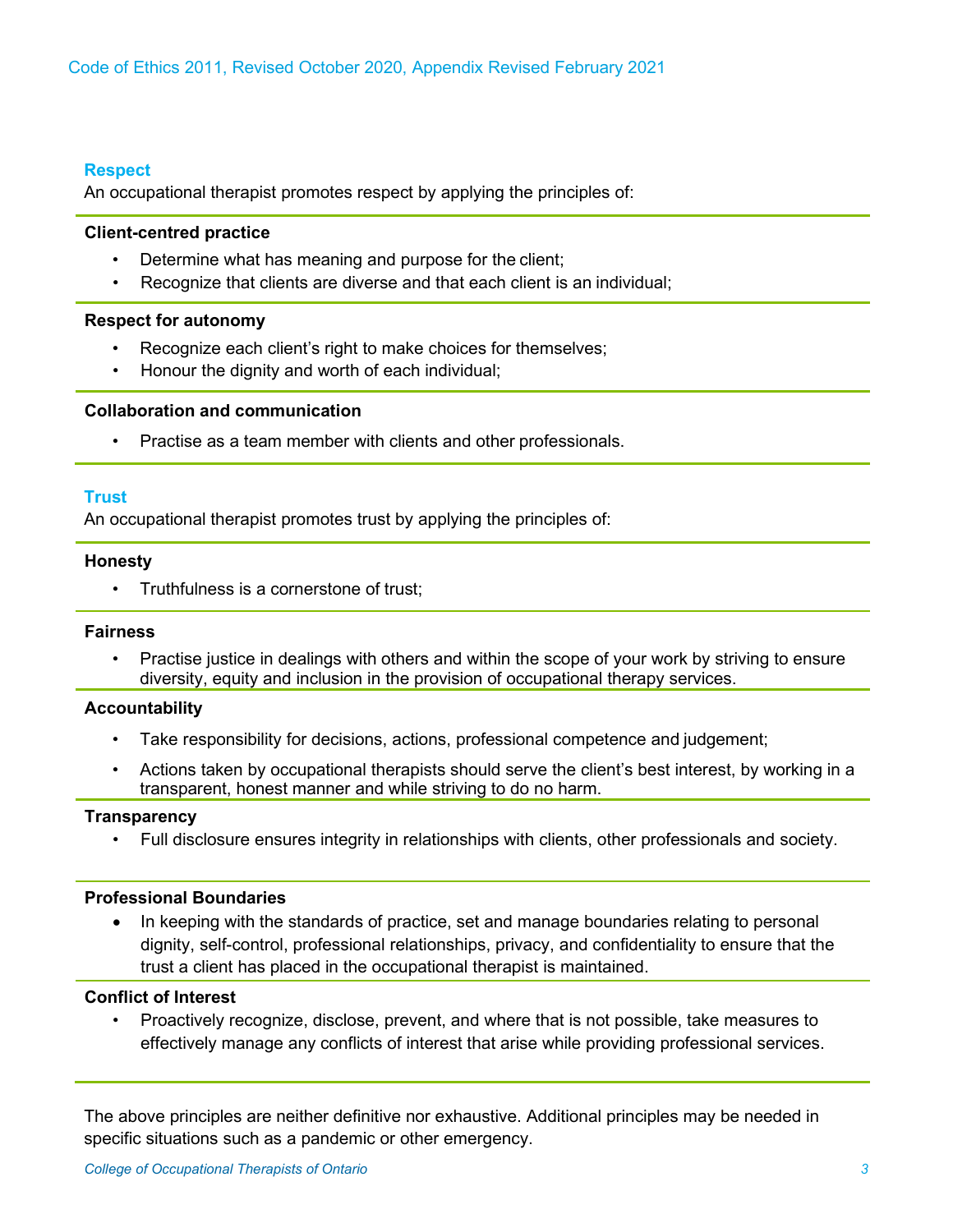## Regulating Practice

The Code of Ethics helps inform the College's decisions about a registrant's conduct if a complaint or complaints are made about the practice of an occupational therapist.

The College also considers the laws, regulations and its standards and guidelines to define the expectations of occupational therapists. In a situation in which these documents do not explicitly address a concern or complaint, the College would turn to the fundamental values and principles of practice for guidance on how to respond.

## Reflecting on Practice

Unexpected ethical issues can arise at any time. Therefore, it is imperative that all occupational therapists be aware of the core values and uphold them by applying the principles of practice in their everyday work. When an ethical issue is difficult to resolve, an occupational therapist should consult with colleagues and relevant resources, such as the College, managers or leaders.

**Occupational therapists need to reflect on what these ethical expectations mean day-to-day, and their commitment to** *good* **practice. Reflective practice is essential to ensuring occupational therapists preserve and promote the respect and trust required to achieve the common goal of enabling individuals to engage in meaningful ways in their lives.**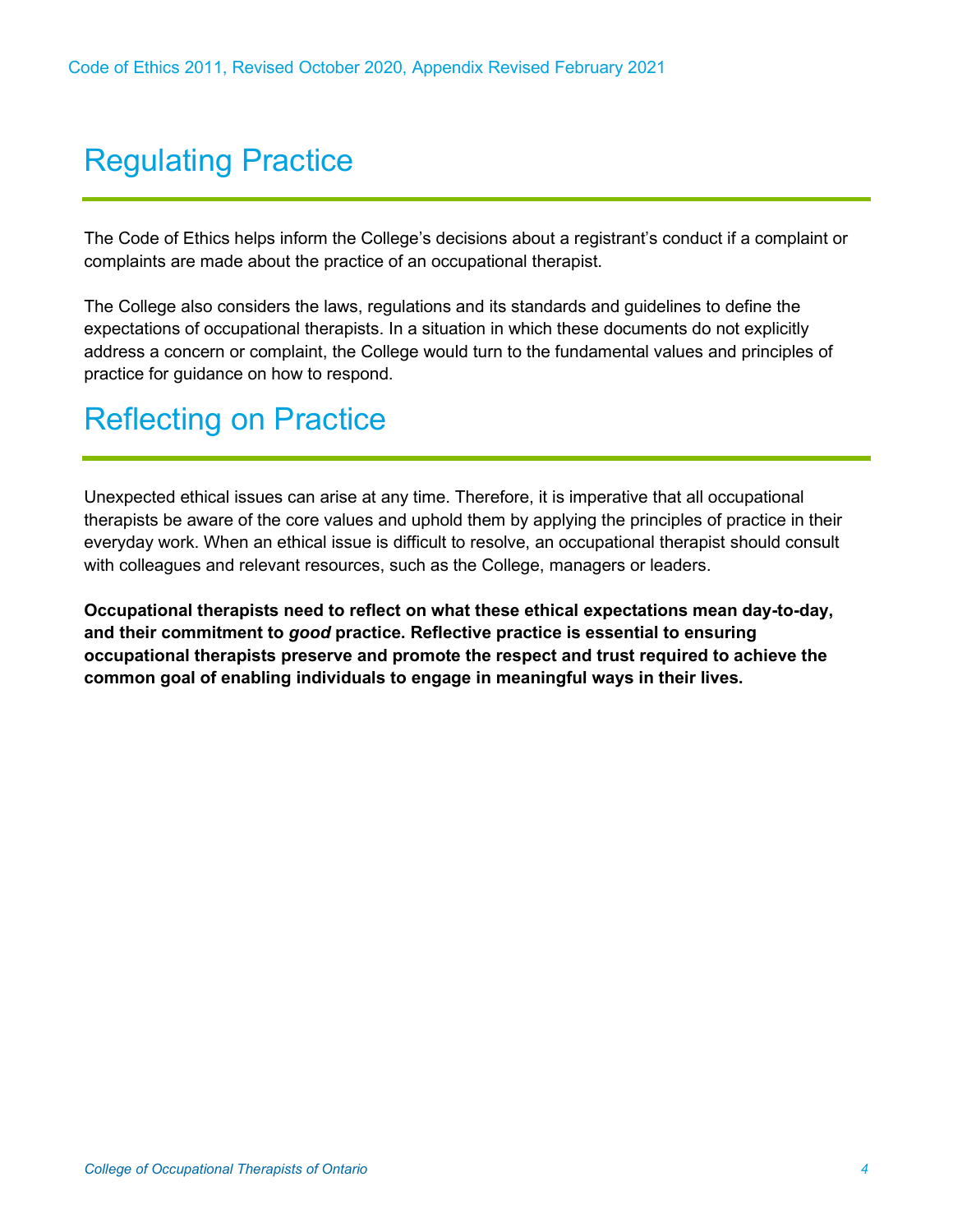## Appendix A

## Legislative and College Resources Regarding the Code of Ethics Principles

#### **Client-Centred Practice**

#### **Legislation**

*[Human Rights Code,1990](https://www.ontario.ca/laws/statute/90h19) [Health Care Consent Act, 1996](https://www.ontario.ca/laws/statute/96h02) [Accessibility for Ontarians with Disabilities](https://www.ontario.ca/laws/statute/05a11)  [Act, 2005](https://www.ontario.ca/laws/statute/05a11) [Truth and Reconciliation Commission of](http://www.trc.ca/about-us/trc-findings.html)  [Canada \(TRC\) Report](http://www.trc.ca/about-us/trc-findings.html)*, December 2015 *[Medical Assistance in Dying \(MAID\) Statute](https://www.ontario.ca/laws/statute/s17007)  [Law Amendment Act, 2017](https://www.ontario.ca/laws/statute/s17007)*

#### **College Resources**

[Standards for Prevention and Management of](https://www.coto.org/resources/standards-for-prevention-and-management-of-conflict-of-interest)  [Conflict of Interest, 2012](https://www.coto.org/resources/standards-for-prevention-and-management-of-conflict-of-interest)

[PREP resources \(Consent PREP\)](https://www.coto.org/docs/default-source/default-document-library/are-you-prep)

[Essential Competencies of Practice for](https://www.coto.org/docs/default-source/essential-competencies/3rd-essential-competencies_ii_may-2011.pdf?sfvrsn=2)  [Occupational Therapists in Canada](https://www.coto.org/docs/default-source/essential-competencies/3rd-essential-competencies_ii_may-2011.pdf?sfvrsn=2)

[Guidelines for Medical Assistance in Dying,](https://www.coto.org/resources/guidelines-for-medical-assistance-in-dying-2017)  [2017](https://www.coto.org/resources/guidelines-for-medical-assistance-in-dying-2017)

[College Commitment to Anti-Racism](https://www.coto.org/news/college-commitment-to-anti-racism)  **[Statement](https://www.coto.org/news/college-commitment-to-anti-racism)** 

#### **Respect for Autonomy**

#### **Legislation**

*[Human Rights Code, 1990](https://www.ontario.ca/laws/statute/90h19)*

*[Substitute Decisions Act, 1992](https://www.ontario.ca/laws/statute/92s30)*

*[Health Care Consent Act, 1996](https://www.ontario.ca/laws/statute/96h02)*

*[Child, Youth and Family Services Act, 2017](https://www.ontario.ca/laws/statute/17c14)*

*[Personal Health Information Protection Act,](https://www.ontario.ca/laws/statute/04p03)  [2004](https://www.ontario.ca/laws/statute/04p03)*

*[Ontario Regulation 95/07:](https://www.ontario.ca/laws/regulation/070095)* Professional **[Misconduct](https://www.ontario.ca/laws/regulation/070095)** 

*[Mental Health Act, 1990](https://www.ontario.ca/laws/statute/90m07)*

#### **College Resources**

[Standards for the Prevention of Sexual Abuse,](https://www.coto.org/resources/standards-for-the-prevention-of-sexual-abuse2018)  [2018](https://www.coto.org/resources/standards-for-the-prevention-of-sexual-abuse2018)

[Standards for Professional Boundaries, 2015](https://www.coto.org/resources/standards-for-professional-boundaries)

[Consent Checklist, Standards for Consent,](https://www.coto.org/resources/details/standards-for-consent-2017)  [2017](https://www.coto.org/resources/details/standards-for-consent-2017)

PREP – [Privacy, Consent, Professional](https://www.coto.org/docs/default-source/prep-modules/prep-module---professional-boundaries-and-the-prevention-of-sexual-abuse-2018.pdf?sfvrsn=abc9d26f_2)  **[Boundaries](https://www.coto.org/docs/default-source/prep-modules/prep-module---professional-boundaries-and-the-prevention-of-sexual-abuse-2018.pdf?sfvrsn=abc9d26f_2)** 

Guide: *[Child, Youth and Family Services Act,](https://www.coto.org/resources/guide-child-youth-and-family-services-act-2017-(cyfsa)---guide-updated-2019)  2017* (CYFSA) - [Guide updated 2019](https://www.coto.org/resources/guide-child-youth-and-family-services-act-2017-(cyfsa)---guide-updated-2019)

[Standards for Psychotherapy, 2018](https://www.coto.org/resources/standards-for-psychotherapy-2018)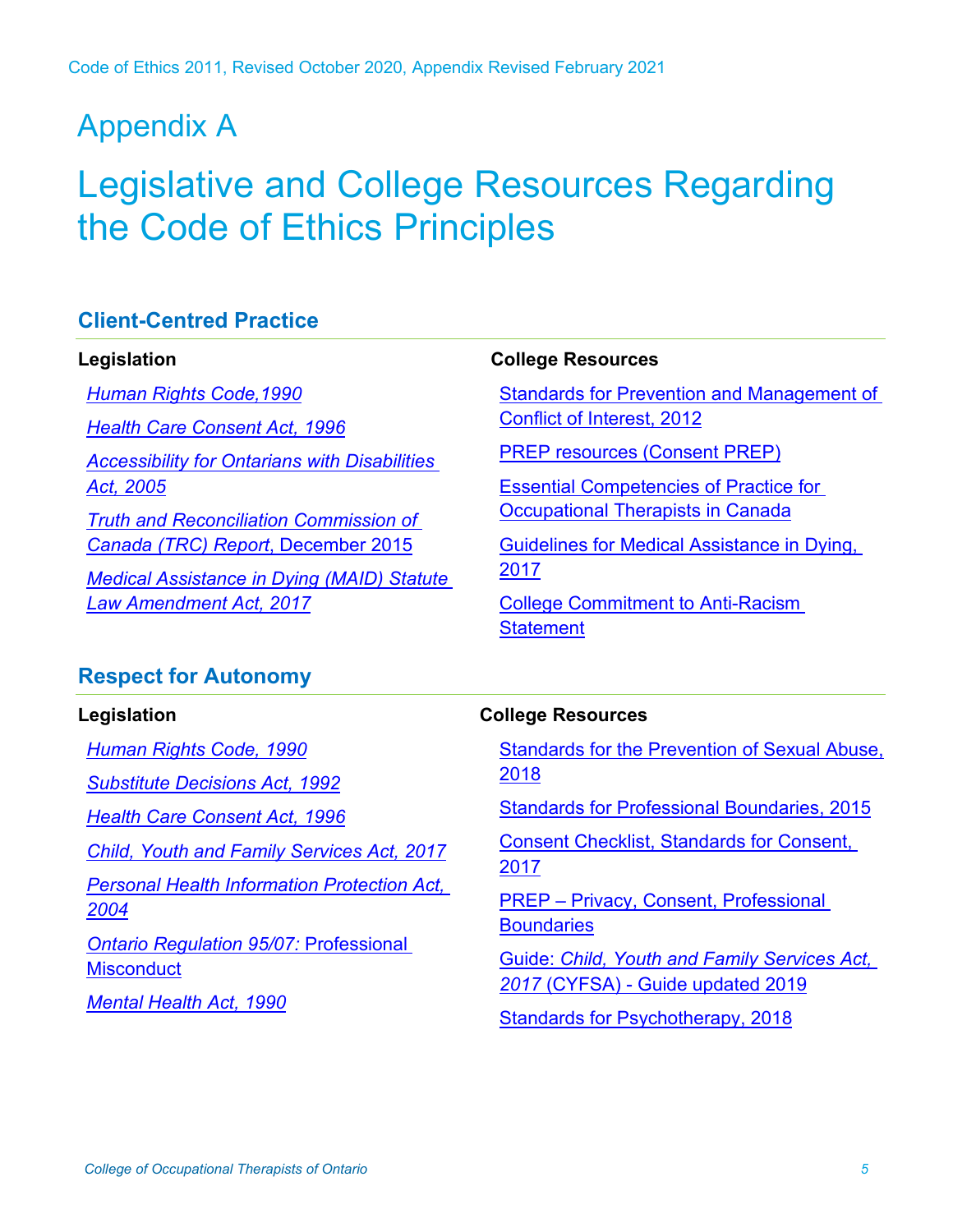#### **Collaboration and Communication**

**Legislation** *[Regulated Health Professions Act, 1991](https://www.ontario.ca/laws/statute/91r18) [Child, Youth and Family Services Act, 2017](https://www.ontario.ca/laws/statute/17c14) [Personal Health Information Protection Act,](https://www.ontario.ca/laws/statute/04p03)  [2004](https://www.ontario.ca/laws/statute/04p03) [Ontario Regulation 95/07:](https://www.ontario.ca/laws/regulation/070095)* Professional **[Misconduct](https://www.ontario.ca/laws/regulation/070095)** *[Highway Traffic Act, 1990](https://www.ontario.ca/laws/statute/90h08)*

#### **College Resources**

[Conscious Decision-Making in Occupational](https://www.coto.org/resources/conscious-decision-making-in-occupational-therapy-practice)  [Therapy Practice, 2012](https://www.coto.org/resources/conscious-decision-making-in-occupational-therapy-practice)

[Consent Checklist, Standards for Consent,](https://www.coto.org/resources/details/standards-for-consent-2017)  [2017](https://www.coto.org/resources/details/standards-for-consent-2017)

PREP – [Communication](https://www.coto.org/docs/default-source/prep-modules/2015-prep-communication.pdf?sfvrsn=2)

[Standards for Assessments, 2020](https://www.coto.org/resources/standards-for-assessments-2020)

[Standards for Record Keeping, 2016](https://www.coto.org/resources/standards-for-record-keeping)

[Essential Competencies of Practice](https://www.coto.org/docs/default-source/essential-competencies/3rd-essential-competencies_ii_may-2011.pdf?sfvrsn=2)

[Guide to Discretionary Reporting of Fitness to](https://www.coto.org/resources/guide-to-discretionary-reporting-of-fitness-to-drive-2018)  [Drive, 2018](https://www.coto.org/resources/guide-to-discretionary-reporting-of-fitness-to-drive-2018)

#### **Honesty**

#### **Legislation**

*[Occupational Therapy Act, 1991](https://www.ontario.ca/laws/statute/91o33)*

*[Ontario Regulation 95/07:](https://www.ontario.ca/laws/regulation/070095)* Professional **[Misconduct](https://www.ontario.ca/laws/regulation/070095)** 

### **College Resources**

[Standards for Prevention and Management of](https://www.coto.org/resources/standards-for-prevention-and-management-of-conflict-of-interest)  [Conflict of Interest, 2012](https://www.coto.org/resources/standards-for-prevention-and-management-of-conflict-of-interest)

#### **Fairness**

#### **Legislation**

*[Human Rights Code,1990](https://www.ontario.ca/laws/statute/90h19)*

*[Accessibility for Ontarians with Disabilities](https://www.ontario.ca/laws/statute/05a11)  [Act, 2005](https://www.ontario.ca/laws/statute/05a11)*

*[Truth and Reconciliation Commission of](http://www.trc.ca/about-us/trc-findings.html)  [Canada \(TRC\) Report,](http://www.trc.ca/about-us/trc-findings.html)* December 2015

#### **College Resources**

[Conscious Decision-Making in Occupational](https://www.coto.org/resources/conscious-decision-making-in-occupational-therapy-practice)  [Therapy Practice, 2012](https://www.coto.org/resources/conscious-decision-making-in-occupational-therapy-practice)

[Guidelines for Working Within Managed](https://www.coto.org/resources/guidelines-for-working-within-managed-resources-2018)  [Resources, 2018](https://www.coto.org/resources/guidelines-for-working-within-managed-resources-2018)

[College Commitment to Anti-Racism](https://www.coto.org/news/college-commitment-to-anti-racism)  **[Statement](https://www.coto.org/news/college-commitment-to-anti-racism)**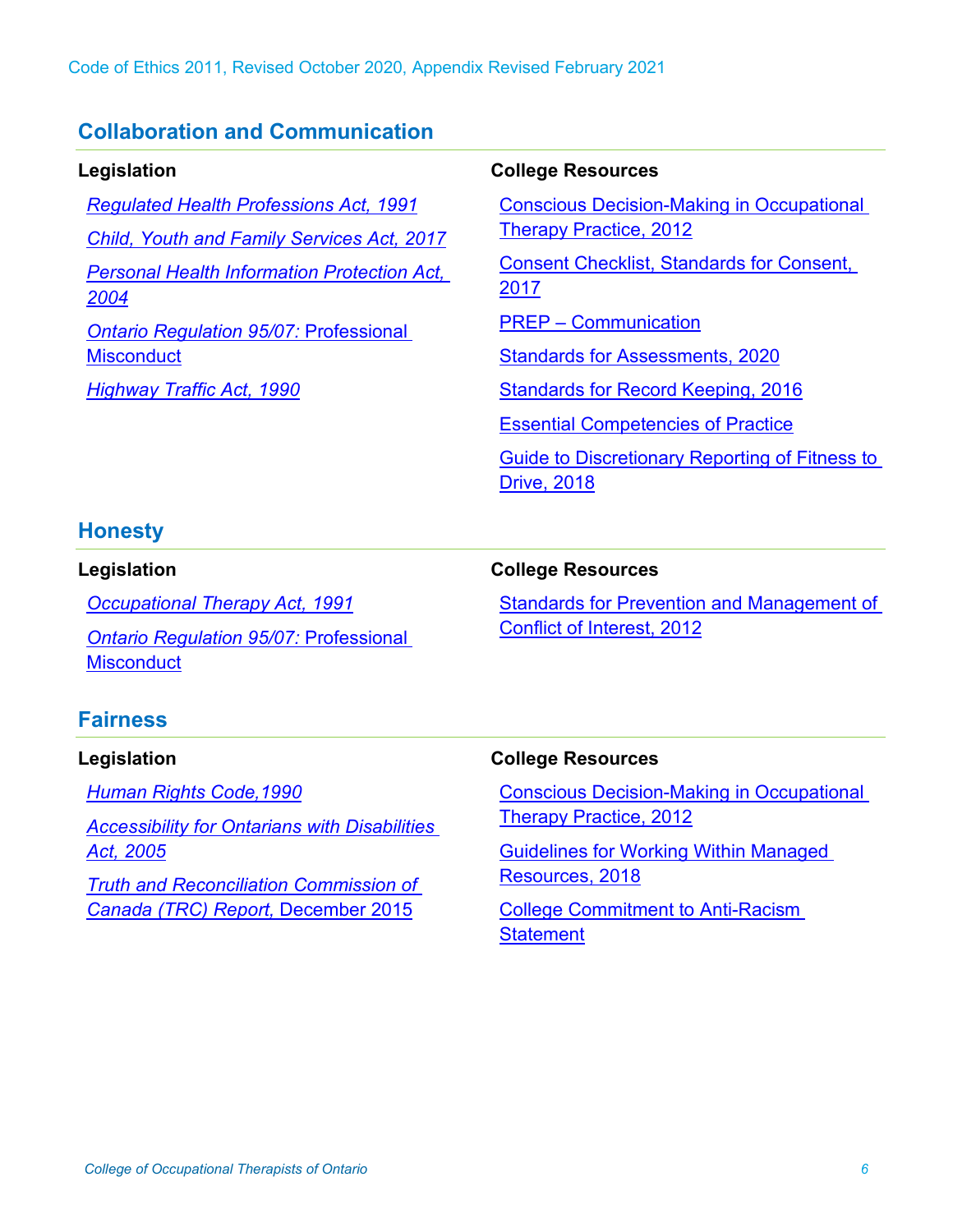#### Code of Ethics 2011, Revised October 2020, Appendix Revised February 2021

#### **Accountability**

#### **Legislation**

*[Personal Health Information Protection Act,](https://www.ontario.ca/laws/statute/04p03)  [2004](https://www.ontario.ca/laws/statute/04p03)*

*[Regulated Health Professions Act, 1991](https://www.ontario.ca/laws/statute/91r18)*

*[Child, Youth and Family Services Act, 2017](https://www.ontario.ca/laws/statute/17c14)*

*[Ontario Regulation 95/07:](https://www.ontario.ca/laws/regulation/070095)* Professional **[Misconduct](https://www.ontario.ca/laws/regulation/070095)** 

#### **College Resources**

[Conscious Decision-Making in Occupational](https://www.coto.org/resources/conscious-decision-making-in-occupational-therapy-practice)  [Therapy Practice, 2012](https://www.coto.org/resources/conscious-decision-making-in-occupational-therapy-practice)

[Consent Checklist, Standards](https://www.coto.org/resources/details/standards-for-consent-2017) for Consent, [2017](https://www.coto.org/resources/details/standards-for-consent-2017)

Quality Assurance Resources: Professional Development Plan, Self-Assessment, PREP, Competency Review and Evaluation

#### **Transparency**

#### **Legislation**

*[Apology Act, 2009](https://www.ontario.ca/laws/statute/09a03)*

*[Ontario Regulation 95/07:](https://www.ontario.ca/laws/regulation/070095)* Professional **[Misconduct](https://www.ontario.ca/laws/regulation/070095)** 

*Protecting [Patients Act, 2017](https://www.ontario.ca/laws/statute/s17011)*

#### **College Resources**

[Standards for Prevention and Management of](https://www.coto.org/resources/standards-for-prevention-and-management-of-conflict-of-interest)  [Conflict of Interest, 2012](https://www.coto.org/resources/standards-for-prevention-and-management-of-conflict-of-interest)

[Standards for Record Keeping, 2016](https://www.coto.org/resources/standards-for-record-keeping)

[Standards for Assessments, 2020](https://www.coto.org/resources/standards-for-assessments-2020)

[Standards for Consent, 2017](https://www.coto.org/resources/details/standards-for-consent-2017)

[College Bylaws, November 2020](https://www.coto.org/docs/default-source/bylaws/bylaws.pdf?sfvrsn=35395359_54)

#### **Professional Boundaries**

#### **Legislation**

*[Ontario Regulation 95/07:](https://www.ontario.ca/laws/regulation/070095)* Professional **[Misconduct](https://www.ontario.ca/laws/regulation/070095)** 

*[Regulated Health Professions Act, 1991](https://www.ontario.ca/laws/statute/91r18)*

*[Protecting Patients Act, 2017](https://www.ontario.ca/laws/statute/s17011)*

#### **College Resources**

[Standards for Professional Boundaries, 2015](https://www.coto.org/resources/standards-for-professional-boundaries) [Standards for the Prevention of Sexual Abuse,](https://www.coto.org/resources/standards-for-the-prevention-of-sexual-abuse-2018)  [2018](https://www.coto.org/resources/standards-for-the-prevention-of-sexual-abuse-2018) [Standards for Consent, 2017](https://www.coto.org/resources/details/standards-for-consent-2017)

[Standards for Record Keeping, 2016](https://www.coto.org/resources/standards-for-record-keeping)

#### **Conflict of Interest**

#### **Legislation**

*[Ontario Regulation 95/07:](https://www.ontario.ca/laws/regulation/070095)* Professional **[Misconduct](https://www.ontario.ca/laws/regulation/070095)** 

*[Regulated Health Professions Act, 1991](https://www.ontario.ca/laws/statute/91r18)*

#### **College Resources**

[Standards for Professional Boundaries, 2015](https://www.coto.org/resources/standards-for-professional-boundaries)

[Standards for the Prevention of Sexual Abuse,](https://www.coto.org/resources/standards-for-the-prevention-of-sexual-abuse-2018)  [2018](https://www.coto.org/resources/standards-for-the-prevention-of-sexual-abuse-2018)

[Standards for Consent, 2017](https://www.coto.org/resources/details/standards-for-consent-2017)

[Standards for Record Keeping, 2016](https://www.coto.org/resources/standards-for-record-keeping)

[College Bylaws, November 2020](https://www.coto.org/docs/default-source/bylaws/bylaws.pdf?sfvrsn=35395359_54)